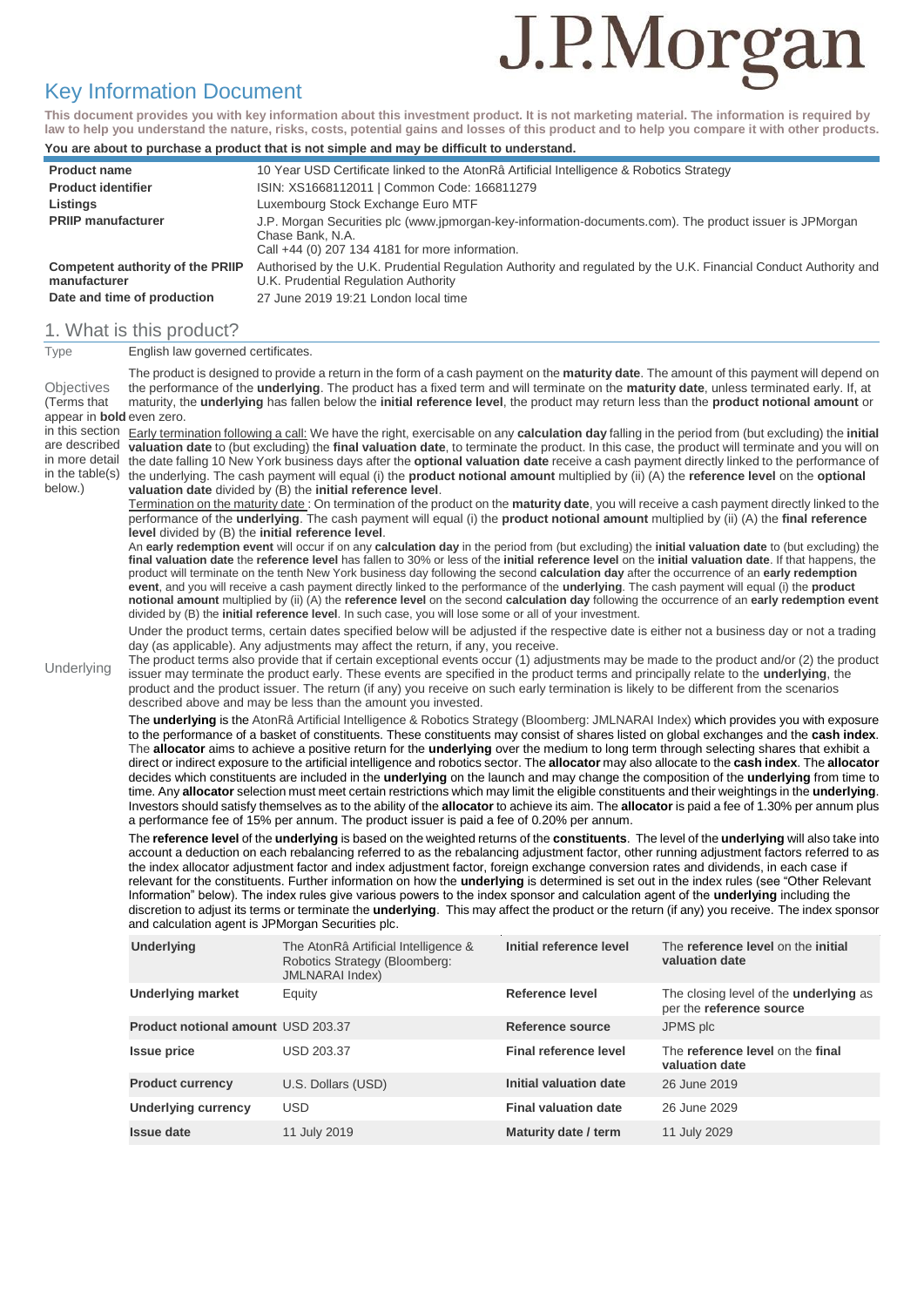|                             | <b>Calculation day</b>                                                                                                                                                                                                                                                                                                                            | Each day other than a Saturday or<br>Sunday                                                                                                                                                                                                                                                                                                                                                                                                                                                                                                                                                                                                                                    | <b>Cash index</b>   |                                | J.P.Morgan Cash O/N Index of US Fed<br>Funds (Bloomberg: JPCAUS1D Index)                                                                                                                                                                                                                                                                                                                                                                                                                                                                                                                                                                                                                                                                                                                                                                                                                                                                                                                                                                                                                                        |  |  |  |  |  |
|-----------------------------|---------------------------------------------------------------------------------------------------------------------------------------------------------------------------------------------------------------------------------------------------------------------------------------------------------------------------------------------------|--------------------------------------------------------------------------------------------------------------------------------------------------------------------------------------------------------------------------------------------------------------------------------------------------------------------------------------------------------------------------------------------------------------------------------------------------------------------------------------------------------------------------------------------------------------------------------------------------------------------------------------------------------------------------------|---------------------|--------------------------------|-----------------------------------------------------------------------------------------------------------------------------------------------------------------------------------------------------------------------------------------------------------------------------------------------------------------------------------------------------------------------------------------------------------------------------------------------------------------------------------------------------------------------------------------------------------------------------------------------------------------------------------------------------------------------------------------------------------------------------------------------------------------------------------------------------------------------------------------------------------------------------------------------------------------------------------------------------------------------------------------------------------------------------------------------------------------------------------------------------------------|--|--|--|--|--|
|                             | <b>Allocator</b>                                                                                                                                                                                                                                                                                                                                  | AtonRâ Partners SA                                                                                                                                                                                                                                                                                                                                                                                                                                                                                                                                                                                                                                                             |                     | <b>Optional Valuation Date</b> | The 260th calculation day after the<br>date on which we exercise our option to<br>terminate the product                                                                                                                                                                                                                                                                                                                                                                                                                                                                                                                                                                                                                                                                                                                                                                                                                                                                                                                                                                                                         |  |  |  |  |  |
|                             |                                                                                                                                                                                                                                                                                                                                                   | The product is intended to be offered to retail investors who fulfil all of the criteria below:                                                                                                                                                                                                                                                                                                                                                                                                                                                                                                                                                                                |                     |                                |                                                                                                                                                                                                                                                                                                                                                                                                                                                                                                                                                                                                                                                                                                                                                                                                                                                                                                                                                                                                                                                                                                                 |  |  |  |  |  |
| Intended retail<br>investor | they have the ability to make an informed investment decision through sufficient knowledge and understanding of the product<br>1.<br>and its specific risks and rewards, with experience of investing in and/or holding a number of similar products providing a<br>similar market exposure, either independently or through professional advice; |                                                                                                                                                                                                                                                                                                                                                                                                                                                                                                                                                                                                                                                                                |                     |                                |                                                                                                                                                                                                                                                                                                                                                                                                                                                                                                                                                                                                                                                                                                                                                                                                                                                                                                                                                                                                                                                                                                                 |  |  |  |  |  |
|                             | 2.<br>they seek capital growth, expect the movement in the underlying to perform in a way that generates a favourable return and<br>have an investment horizon of the recommended holding period specified below;                                                                                                                                 |                                                                                                                                                                                                                                                                                                                                                                                                                                                                                                                                                                                                                                                                                |                     |                                |                                                                                                                                                                                                                                                                                                                                                                                                                                                                                                                                                                                                                                                                                                                                                                                                                                                                                                                                                                                                                                                                                                                 |  |  |  |  |  |
|                             | they accept the risk that the issuer could fail to pay or perform its obligations under the product and they are able to bear a total<br>3.                                                                                                                                                                                                       |                                                                                                                                                                                                                                                                                                                                                                                                                                                                                                                                                                                                                                                                                |                     |                                |                                                                                                                                                                                                                                                                                                                                                                                                                                                                                                                                                                                                                                                                                                                                                                                                                                                                                                                                                                                                                                                                                                                 |  |  |  |  |  |
|                             | loss of their investment; and<br>4.                                                                                                                                                                                                                                                                                                               | they are willing to accept a level of risk to achieve potential returns that is consistent with the summary risk indicator shown                                                                                                                                                                                                                                                                                                                                                                                                                                                                                                                                               |                     |                                |                                                                                                                                                                                                                                                                                                                                                                                                                                                                                                                                                                                                                                                                                                                                                                                                                                                                                                                                                                                                                                                                                                                 |  |  |  |  |  |
|                             | below.                                                                                                                                                                                                                                                                                                                                            |                                                                                                                                                                                                                                                                                                                                                                                                                                                                                                                                                                                                                                                                                |                     |                                |                                                                                                                                                                                                                                                                                                                                                                                                                                                                                                                                                                                                                                                                                                                                                                                                                                                                                                                                                                                                                                                                                                                 |  |  |  |  |  |
|                             |                                                                                                                                                                                                                                                                                                                                                   | 2. What are the risks and what could I get in return?                                                                                                                                                                                                                                                                                                                                                                                                                                                                                                                                                                                                                          |                     |                                |                                                                                                                                                                                                                                                                                                                                                                                                                                                                                                                                                                                                                                                                                                                                                                                                                                                                                                                                                                                                                                                                                                                 |  |  |  |  |  |
|                             | Lower risk<br>interest rate as high as this product's rate.                                                                                                                                                                                                                                                                                       | pay significant extra costs to cash in early.<br>will lose money because of movements in the markets or because we are not able to pay you.<br>a medium-high level, and poor market conditions are very unlikely to impact our capacity to pay you.<br>depends on the exchange rate between the two currencies. This risk is not considered in the indicator shown above.<br>This product does not include any protection from future market performance so you could lose some or all of your investment.<br>If we are not able to pay you what is owed, you could lose your entire investment.<br>thereto as specified in the section "7. Other relevant information" below. |                     |                                | <b>Higher risk</b><br>The risk indicator assumes you keep the product for 10 years. The actual risk can vary significantly if you<br>cash in at an early stage and you may get back less. You may not be able to cash in early. You may have to<br>The summary risk indicator is a guide to the level of risk of this product compared to other products. It shows how likely it is that the product<br>We have classified this product as 5 out of 7, which is a medium-high risk class. This rates the potential losses from future performance at<br>To the extent the currency of the country in which you purchase this product or your account currency differs from the product<br>currency, please be aware of currency risk. You will receive payments in a different currency so the final return you will get<br>We may exercise our right to terminate the product for commercial reasons. You'll probably be unable to reinvest the cash payment at an<br>For detailed information about all risks relating to the product please refer to the risk sections of the prospectus and any supplements |  |  |  |  |  |
| Performance<br>scenarios    | Market developments in the future cannot be accurately predicted. The scenarios shown are only an indication of some of the<br>possible outcomes based on recent returns. Actual returns could be lower.                                                                                                                                          |                                                                                                                                                                                                                                                                                                                                                                                                                                                                                                                                                                                                                                                                                |                     |                                |                                                                                                                                                                                                                                                                                                                                                                                                                                                                                                                                                                                                                                                                                                                                                                                                                                                                                                                                                                                                                                                                                                                 |  |  |  |  |  |
|                             | Investment: USD 10,000<br><b>Scenarios</b>                                                                                                                                                                                                                                                                                                        |                                                                                                                                                                                                                                                                                                                                                                                                                                                                                                                                                                                                                                                                                | 1 year              | 6 years                        | 10 years<br>(Recommended holding<br>period)                                                                                                                                                                                                                                                                                                                                                                                                                                                                                                                                                                                                                                                                                                                                                                                                                                                                                                                                                                                                                                                                     |  |  |  |  |  |
|                             | <b>Stress scenario</b>                                                                                                                                                                                                                                                                                                                            | What you might get back<br>after costs                                                                                                                                                                                                                                                                                                                                                                                                                                                                                                                                                                                                                                         | <b>USD 2,323.69</b> | <b>USD 3,530.09</b>            | <b>USD 3,540.07</b>                                                                                                                                                                                                                                                                                                                                                                                                                                                                                                                                                                                                                                                                                                                                                                                                                                                                                                                                                                                                                                                                                             |  |  |  |  |  |
|                             |                                                                                                                                                                                                                                                                                                                                                   | Average return each year                                                                                                                                                                                                                                                                                                                                                                                                                                                                                                                                                                                                                                                       | $-76.76%$           | $-15.93%$                      | $-9.86%$                                                                                                                                                                                                                                                                                                                                                                                                                                                                                                                                                                                                                                                                                                                                                                                                                                                                                                                                                                                                                                                                                                        |  |  |  |  |  |
|                             | Unfavourable scenario                                                                                                                                                                                                                                                                                                                             | What you might get back<br>after costs                                                                                                                                                                                                                                                                                                                                                                                                                                                                                                                                                                                                                                         | USD 2,964.49        | <b>USD 1,350.12</b>            | USD 1,360.10                                                                                                                                                                                                                                                                                                                                                                                                                                                                                                                                                                                                                                                                                                                                                                                                                                                                                                                                                                                                                                                                                                    |  |  |  |  |  |
|                             |                                                                                                                                                                                                                                                                                                                                                   | Average return each year                                                                                                                                                                                                                                                                                                                                                                                                                                                                                                                                                                                                                                                       | $-70.36%$           | $-28.38%$                      | $-18.08%$                                                                                                                                                                                                                                                                                                                                                                                                                                                                                                                                                                                                                                                                                                                                                                                                                                                                                                                                                                                                                                                                                                       |  |  |  |  |  |
|                             | <b>Moderate scenario</b>                                                                                                                                                                                                                                                                                                                          | What you might get back<br>after costs                                                                                                                                                                                                                                                                                                                                                                                                                                                                                                                                                                                                                                         | USD 6,223.65        | USD 3,827.98                   | USD 3,837.97                                                                                                                                                                                                                                                                                                                                                                                                                                                                                                                                                                                                                                                                                                                                                                                                                                                                                                                                                                                                                                                                                                    |  |  |  |  |  |
|                             |                                                                                                                                                                                                                                                                                                                                                   | Average return each year                                                                                                                                                                                                                                                                                                                                                                                                                                                                                                                                                                                                                                                       | $-37.76%$           | $-14.79%$                      | $-9.13%$                                                                                                                                                                                                                                                                                                                                                                                                                                                                                                                                                                                                                                                                                                                                                                                                                                                                                                                                                                                                                                                                                                        |  |  |  |  |  |
|                             | <b>Favourable scenario</b>                                                                                                                                                                                                                                                                                                                        | What you might get back<br>after costs                                                                                                                                                                                                                                                                                                                                                                                                                                                                                                                                                                                                                                         | USD 11,474.95       | USD 9,511.16                   | USD 9,521.14                                                                                                                                                                                                                                                                                                                                                                                                                                                                                                                                                                                                                                                                                                                                                                                                                                                                                                                                                                                                                                                                                                    |  |  |  |  |  |
|                             |                                                                                                                                                                                                                                                                                                                                                   | Average return each year                                                                                                                                                                                                                                                                                                                                                                                                                                                                                                                                                                                                                                                       | 14.75%              | $-0.83%$                       | $-0.49%$                                                                                                                                                                                                                                                                                                                                                                                                                                                                                                                                                                                                                                                                                                                                                                                                                                                                                                                                                                                                                                                                                                        |  |  |  |  |  |

This table shows the money you could get back over the next 10 years under different scenarios, assuming that you invest USD 10,000. The scenarios shown illustrate how your investment could perform. You can compare them with the scenarios of other products. The scenarios presented are an estimate of future performance based on evidence from the past on how the value of this investment varies, and are not an exact indicator. What you get will vary depending on how the market performs and how long you keep the product. The stress scenario shows what you might get back in extreme market circumstances, and it does not take into account the situation where we are not able to pay you.

The figures shown include all the costs of the product itself, but may not include all the costs that you pay to your advisor or distributor. The figures do not take into account your personal tax situation, which may also affect how much you get back.

## 3. What happens if the issuer is unable to pay out?

You are exposed to the risk that the issuer might be unable to meet its obligations in connection with the product for instance in the event of bankruptcy or